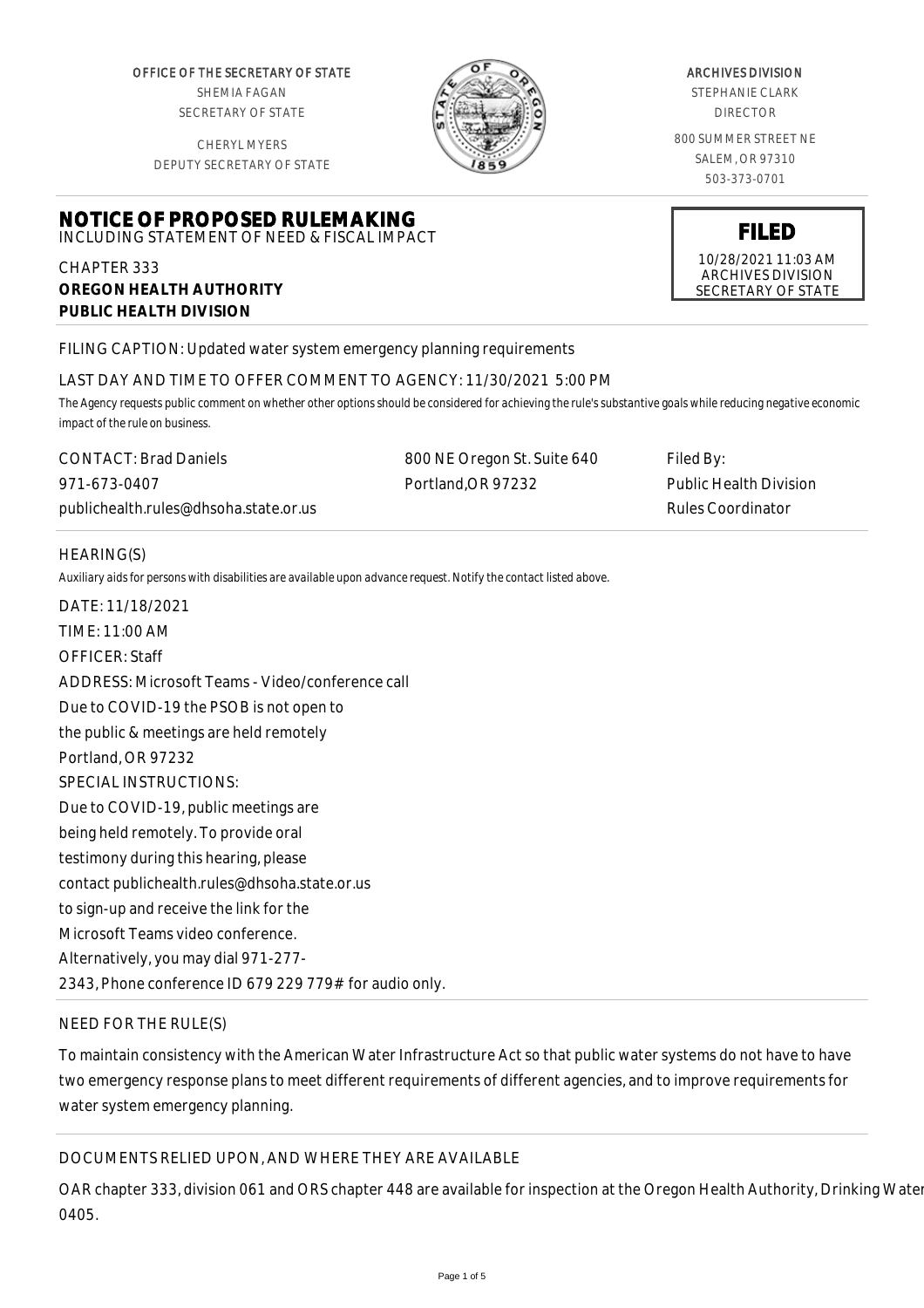Oregon Administrative Rules and Oregon Revised Statutes are also available on the web at: OAR 333-061: http://arcweb.sos.sta https://www.oregonlegislature.gov/bills\_laws/ors/ors448.html.

The American Water Infrastructure Act and related information can be viewed on the web at: https://www.epa.gov/waterresilier 2013#:~:text=America%27s%20Water%20Infrastructure%20Act%3A%20Risk%20Assessments%20and%20Emergency,update

#### FISCAL AND ECONOMIC IMPACT:

There is little anticipated fiscal impact due to the proposed rule amendments because documents and procedures may be revised during routine updates. Emergency planning will no longer be required for some water systems while revised plans and procedures may be required for other systems. For water suppliers required to revise emergency plans, water system personnel may need to commit more time to that process than would have otherwise been necessary.

#### COST OF COMPLIANCE:

*(1) Identify any state agencies, units of local government, and members of the public likely to be economically affected by the rule(s). (2) Effect on Small Businesses: (a) Estimate the number and type of small businesses subject to the rule(s); (b) Describe the expected reporting, recordkeeping and administrative activities and cost required to comply with the rule(s); (c) Estimate the cost of professional services, equipment supplies, labor and increased administration required to comply with the rule(s).*

(1) The proposed rule amendment is not expected to impact regulatory officials and there is no anticipated cost of compliance impact on state agencies or units of local government. The proposed rule amendment has no direct cost to the public.

(2)(a) Some public water systems are operated by small businesses, including mobile home parks, recreational vehicle parks, private campgrounds, restaurants, tourist accommodations, stores, and workplaces.

Approximately 700 public water systems are operated as small businesses.

(b) The proposed amendment may require administrative activities when water system personnel for community water systems update existing emergency response plans. Emergency response plans will no longer be required for transient and non-transient non-community water systems, and administrative activities related to those water systems may be reduced.

(c) The proposed amendment is not expected to require any additional equipment or supplies. Labor or administrative costs for personnel at community water systems may increase by a small amount if emergency response plans must be updated. Potential administrative costs related to updating emergency response plans are only expected once, after which, updating plans would occur as necessary as required by existing rule text.

## DESCRIBE HOW SMALL BUSINESSES WERE INVOLVED IN THE DEVELOPMENT OF THESE RULE(S):

The Drinking Water Advisory Committee, which includes representatives for certified water system operators and privately-owned public water systems, has reviewed the proposed rule and related rulemaking documents, including this Statement of Need and Fiscal Impact form.

#### WAS AN ADMINISTRATIVE RULE ADVISORY COMMITTEE CONSULTED? YES

#### AMEND: 333-061-0064

RULE SUMMARY: Amend OAR 333-061-0064: The Emergency Response Plan Requirements rule was amended primarily for consistency with the American Water Infrastructure Act.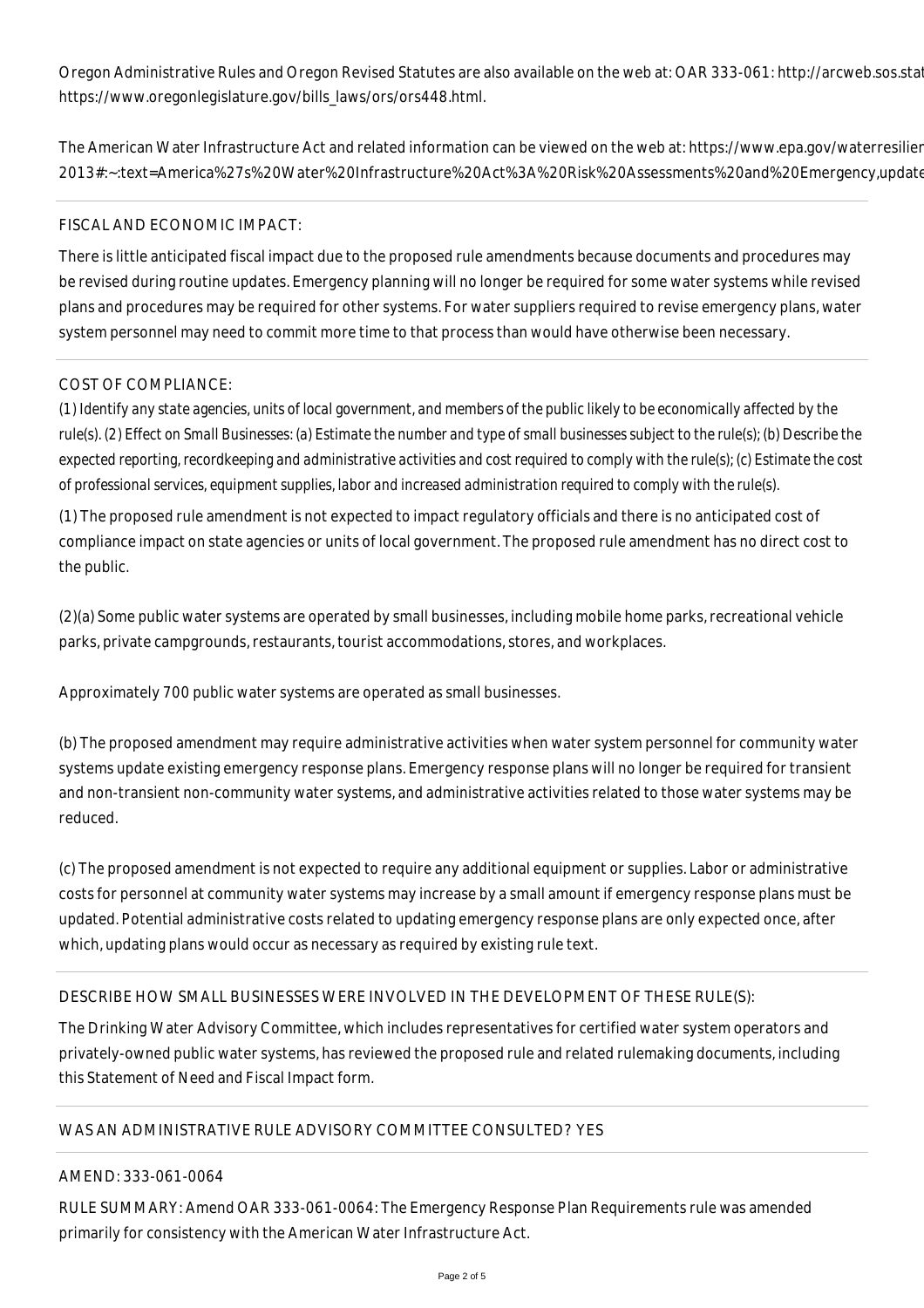## CHANGES TO RULE:

333-061-0064

Emergency Response Plan Requirements ¶

All public water systems shall Water suppliers must maintain a current mergency response plan. The (1) The for emvergency response plan shall be reviewed and updated at least every five years. If a publicy community and NTNC water system. Water system staff must be instructed and trained in the use of the plan and the plan must be accessible at all times to all water system applying for funds from the Safe Drinking Water Revolving Loan Fund Program is required to develop anstaff for use during emergencies.¶

(1) At community water systems serving 3,300 or fewer people and NTNC water systems, the emergency response plan as a part of a capacity assessment, then the emergency response plan is required to be completed before final payout of the loan.¶

(2) All public water systems shall complete a security vulnerability assessment and develop a prioritized plan for must include procedures for reasonably anticipated emergencies.¶

(a) These procedures must include, but are not limited to: a plan for physical security measures, procedures to isolate all parts of the water system and procedures for emergency disinfection. There must also be a procedure for issuing a boil water or do not drisnk reduction. The

(3) As evidence of completion, advisory to water system customers in the event of:¶

(A) Loss of electricall public water systems shall submit a stower;¶

(B) Loss of pressure in the water distribution system;¶

(C) Disruption or failure of disinfection or other treatement to the Authority certifying that the Emergency Response Plan and vulnerability assessment have been completed according to the requirements of this rule and that staff have been instructed in the ussystems; or¶

(D) Detection of E. coli bacteria or another contaminant exceeding the MCL.¶

(b) If computer networks or automated control systems operate or monitor processes at the water system, water suppliers must implement cybersecurity measures to prevent attacks on process controls including but not limited to: establishing strong password policies, automating software updates, monitoring for suspicious activity, and installing and updating antivirus or anti-malware sof the emergency response plan. The emergency response plan/vulnerability assessment shall be made available for review by the Authority or the County Health Department. All Ctware. 1

(c) Water suppliers must have a procedure to coordinate with local emergency management agencies in the event of an emergency event that overwhelms the water system staff's ability to respond.¶

(2) At community water systems  $\geq$ serving more than 3,300 peop<del>ulation are required to submit a copy of their</del> Vulnerability Assessment and certification of completion for their Ele, water suppliers must complete a risk and resilience assessment in addition to maintaining an emergency response plan. Both emergency Rresponse Pplans and Vulnerability Assessment to EPA as required in the federal Bioterrorism Preparedness and Response Act of 2002.risk and resilience assessments must be updated at least every five years.¶

(a) The risk and resilience assessment must include:¶

(4A) Community water systems shall coordinate with the lead County Emergency Coordinator when preparing or revising an emergency response plan.¶

(5) The emergency response plan shallThe risks to the water system from malevolent acts and natural hazards.¶

(B) The resilience of the water system infrastructure, includeing but is not limited to the following elements: [I (a) Communications and authority.¶

(A) Develop an emergency contacts list, and review and update this list at least annually.¶

(B) Decision-making author: pipes, constructed conveyances, physical barriers, water sources, water collection or intake facilities, pretreatment or treatment facilities, storage and distribution facilities, and responsibilities of welectronic, computer or other automaterd system personnel shall be determined and details (including the security of such systems) which are utilized inat the emergency response plansystem. I

(C) The water quality monitoring practices at the system.¶

(CD) Procedure for notification of agencies, the water users, and the local media.¶

(b) Water system security. Public water systems shall develop a security program. The security program shall include, but is not limited to, the following components: security management, The financial infrastructure for the system, such as business continuity or rate setting.¶

(E) The use, storage, or handling of any chemicals by the system.¶

(F) The operation and maintenance of the water system.¶

(b) The emergency response plan must incorporate the findings of the risk and resilience assessment and also:¶ (A) Include strategies and resources to improve the resilience of the system, including the physical activity, physical security, chemical storage and use, personnel, computer syssecurity and cybersecurity of the system. I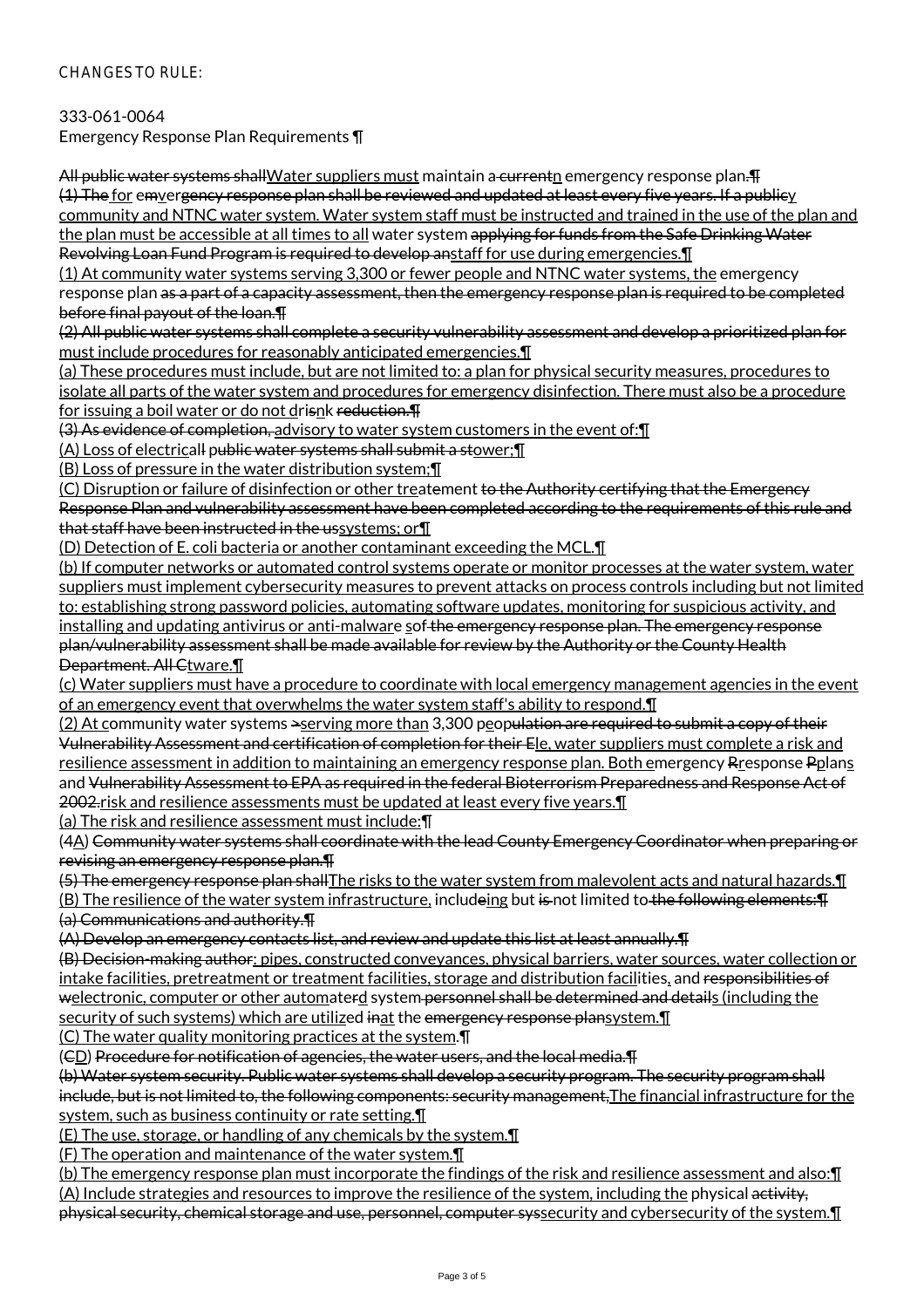(B) Include plans and procedures that can be implementemd, and program evaluation as definidentify equipment that can be utilized, in the State Model Emergency Response Plan.¶

(c) Water system hazard review.¶

(A) Public water systems shall conduct an inspection of the water system annually to identify the hazards that could affect the water system.¶

(B) Public water systems shall correct construction deficiencies to eliminate hazards or potential hazards, correct major sanitary survey deficiencies as determined by the Authority, and perevent of a malevolent act or natural hazard that threatens the ability of the water system to deliver safe drinking water. These plans and procedures must include but are not limited to:¶

(i) Descriptions for how to isolate all parts of the water system, including actions and procedures which can render harmless or significantly lessen the impact of malevolent acts or natural hazards upon public health and safety and the supply of safe drinking water.¶

(ii) Emergency disinfection procedures, the process for issuing a boil water advisory, and the process form regular maintenance.¶

(d) Emergency equipment and water supplies.¶

(A) Public water systems shall make provisions for an auxiliary power supply if not a gravity system, and redundant equipment for critical components. Community water systems shall identify equipment that can be utilized in the event of an intentional attacksponding to a waterborne disease outbreak. [1]

(iii) Response procedures for events involving high-risk contaminant sources or activities as identified in the water system's source water assessment within the following areas:¶

(I) A one-year time-of-travel for wells or zone 1 for springs for groundwater sources with a delineated drinking water source area.¶

(II) Within a 500 ft. radius of a groundwater well, spring, or infiltration gallery without a delineated drinking water source area.¶

(III) An eight-hour time-of-travel or an area within the eight-hour time-of-travel that captures high risk sources based on sensitive area information in the source water assessment for surface water sources.¶

(C) Identify actions, procedures and equipment which can prender harmlessyent or significantly lessen the impact of the atta malevolent ackt on ther natural hazard upon public health and safety and the supply of publicsafe drinking water.¶

(B) Public water systems shall develop a plan for emergency water to include the ra to communities and individuals, including the development of alternative source water options, relocation of water intakes and constructioning of drinking water, identifying and utilizing alternative drinking water sources and supplies, and alternative distribution of drinking water.¶

(e) Emergency response proceduresflood protection barriers; and¶

(i) Make provisions for an auxiliary power supply and provide for redundant equipment for critical components.¶ (ii) Identify and develop plans for utilizing alternative drinking water sources and supplies.¶

(iii) Develop plans for water rationing.¶

(iv) Develop a plan for emergency provision of water.¶

(AD) Public water system Identify strategies sthall develop proceduret will aid in the detection of malevolent acts for responding to emergencies most likely to strike the water system. Communitnatural hazards that threaten the security or resilience of the water system.¶

(E) Describe communications and authority used by water systems shall develop plans and procedures that can be implementaff, including but not limited into the event of a terrorist or other intentional attack on the water system.¶

(B) The emergency response plan shall describe procedures to isolate all parts of the water system. Community water systems shall develop actions and procedures which can render harmless or significantly lessen the impact of terrorist attacks or other intentional actions on public health and safety and supply of public drinking water.¶ (C) The emergency response plan shall describe the emergency disinfection procedure, process for issuing a boil water advisory, andfollowing.¶

(i) Water system staff must coordinate with local emergency planning committees when preparing or revising the emergency response plan.¶

(ii) Water system staff must develop and maintain an emergency contacts list to be used in the emergency response plan's notification procedures.¶

(iii) The emergency response plan must identify decision-making authorities and responsibilities for water system personnel.¶

(iv) There must be a processdure for handling a waterborne disease outbreaknotification of agencies, water users, and the local media.¶

(6v) Water system staff shall be instructed and trained in the use of the emergency response planmust develop and maintain a list of institutional customers that serve vulnerable populations, including but not limited to: